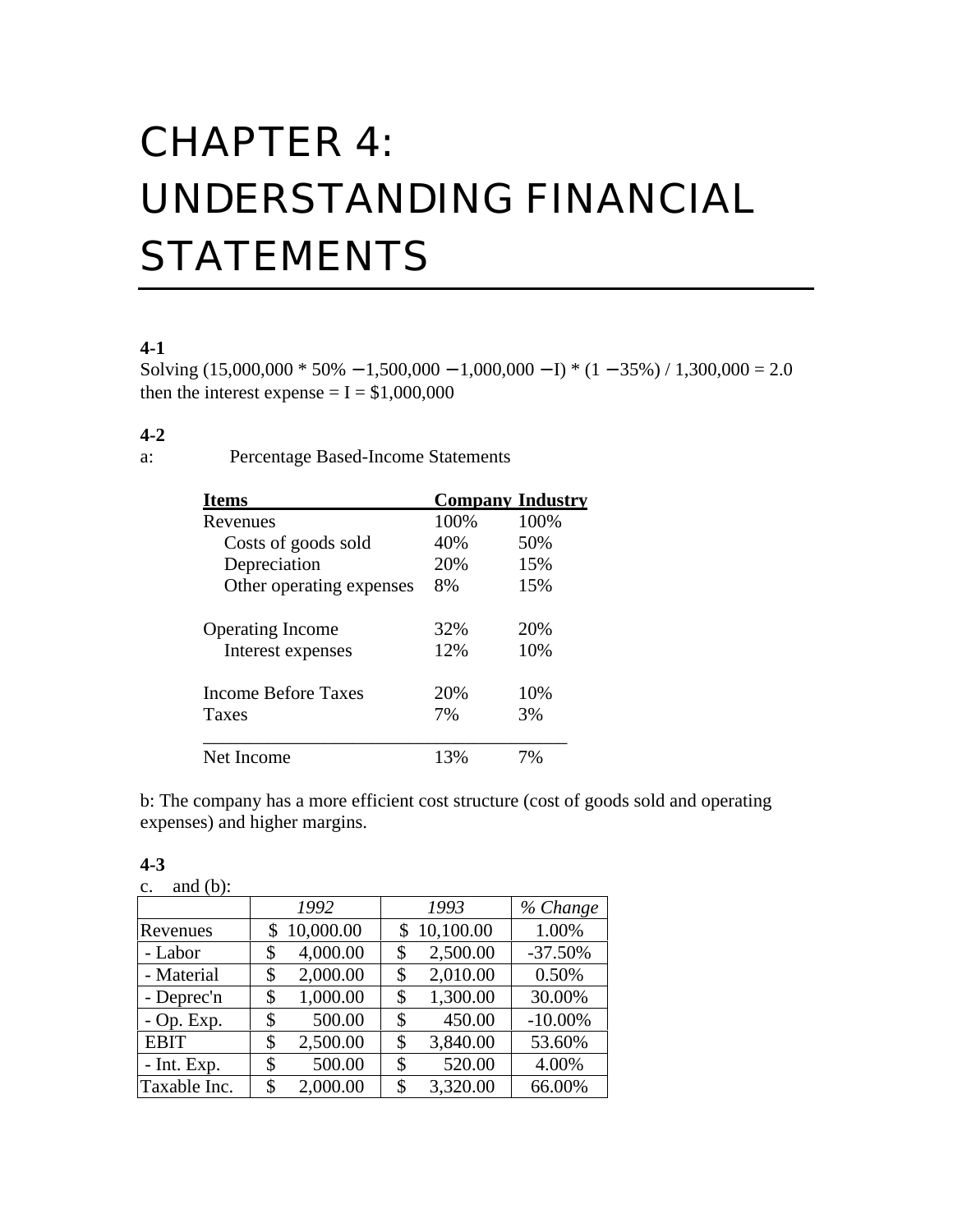| - Tax      | 700.00   |   | 1,261.60 | 80.23%   |
|------------|----------|---|----------|----------|
| Net Income | 1,300.00 | J | 2,058.40 | 58.34%   |
| # Shares   | 1500     |   | 1500     | $0.00\%$ |
| IEPS       | 0.87     |   | 1.37     | 58.34%   |

(c): the high growth rate of EPS can be attributed to growth in operating income,which, in turn, can be attributed to a large drop in the cost of labor.

## **4-4**

Long-term debt =  $(15 - 5 - 7) = $3$  millions

#### **4-5**

Total assets = total liabilities + equity =  $20 + 10 + 20 = 50$ Inventory =  $50 - (25 + 10 + 5) = $10$  million

#### **4-6**

retained income in  $1995$  = net income - dividends =  $1,500,000$  -  $1.00*500,000$  $= 1,000,000$ the total equity in  $1995$  = total equity in  $1994$  + retained earnings in 1995  $= 10,000,000 + 1,000,000 = 11,000,000$ 

# the percentage increase in equity from 1994 to  $1995 = 1,000,000 / 10,000,000 = 10%$

#### **4-7**

change in cash from 1994 to 1995 = change in total assets - change in non-cash assets  $= 10 - (-2 + 3 + 0.5 + 2) = 6.5$ 

# cash in 1995 = cash in 1994 + change in cash from  $1994 = 10 + 6.5 = $16.5$  millions

#### **4-8**

cash from operations = net earnings + depreciation =  $30 + 2 = $32$  millions increase in non-cash assets =  $10 + 20 + 15 = $45$  millions the need for financing  $= 45 - 32 = $13$  millions

# **4-9**

\$40 millions would be available for paying dividends. net accumulations of cash over these five years =  $5*(40 - 10) = $150$  millions.

# **4-10**

total assets = debt + equity =  $100 + 42.5 = 142.5$ interest expense = coupon rate  $*$  debt = 10%  $*$  100 = 10 then from the equation: return on assets = (net income + interest expenses(1−tax rate)) / total assets we can solve for tax rate: tax rate  $= 1 - ($ return on assets \* total assets - net income) / interest expenses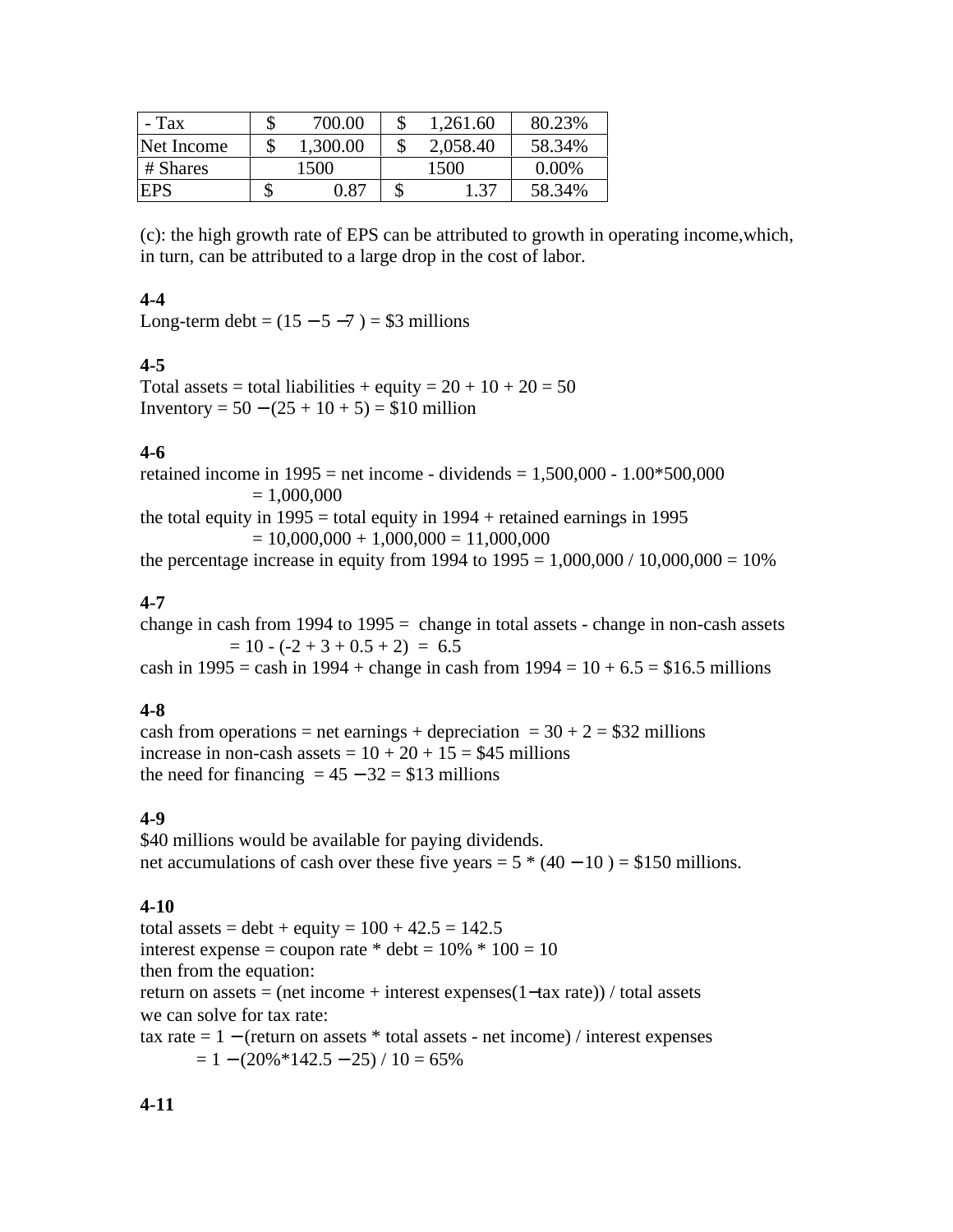net income = total assets  $*$  Du Pont ROI = 100  $*$  25% = \$25 millions total revenues = net income / net profit margin =  $25/10\%$  = \$250 millions

# **4-12**

increase in the operating profits = operating leverage  $*$  increase in sales = 4.0  $*$  3.5% = 14% operating profits in  $1995 = $20.5$  millions  $*(1 + 14\%) = $23.37$  millions

# **4-13**

Solving the equation for D/E:  $20\% = 10\% + D/E (10\% - 7\% (1-40\%))$ then  $D/E = (20\% - 10\%) / (10\% - 7\% (1-40\%)) = 1.724$ 

# **4-14**

Let  $CA = Current$  Assets and  $CL = Current$  Liabilities Current Ratio =  $CA / CL = 1.5$  then  $CA = 1.5$ <sup>\*</sup>CL (1)  $CA$  - Cash and marketable securities  $= 2.5$  then Cash and marketable securities =  $CA - 2.5$ Quick Ratio = Cash and marketable securities /  $CL = 1.0$  then  $CA - 2.5$  /  $CL = 1.0$  then  $CA = CL + 2.5$  (2)

Solving (1) and (2), we get  $CA = $7.5$  millions and  $CL = $5$  millions

# **4-1**5

Total assets turnover  $=$  total sales / total assets  $= 0.7272$ then total sales =  $0.7272$  \* total assets =  $0.7272$  \*  $2200 = 1,600$ Accounts Receivable Turnover = Total sales  $/$  A/R = 4.0 then  $A/R = Total Sales / 4.0 = 1600 / 4.0 = 400$ 

Quick Ratio = (Cash & marketable securities  $+ A/R$ ) /Current Liabilities = 0.6 then Current Liabilities = (Cash & marketable securities +  $A/R$ ) / 0.6  $= (200 + 400) / 0.6 = 1,000$ 

Current Assets / Current Liabilities = 1.2 then Current Assets =  $1.2 *$  Current Liabilities =  $1.2 * 1,000 = 1,200$ Inventory = Current Assets - Cash & marketable securities -  $A/R$  $= 1,200 - 200 - 400 = 600$ Fixes Assets = Total assets - current assets =  $2,200 - 1,200 = 1,000$ Current liabilities  $+$  long-term debt  $+$  equity  $=$  total assets then  $1,000 + \text{long-term debt} + \text{equiv} = 2,200$  (1) (Current liabilities  $+$  long-term debt) / equity = debt-equity ratio then  $(1,000 + \text{long-term debt}) / \text{equiv} = 2.143$  (2)

Solving (1) and (2) we get

Long-term debt  $= 500$  and equity  $= 700$